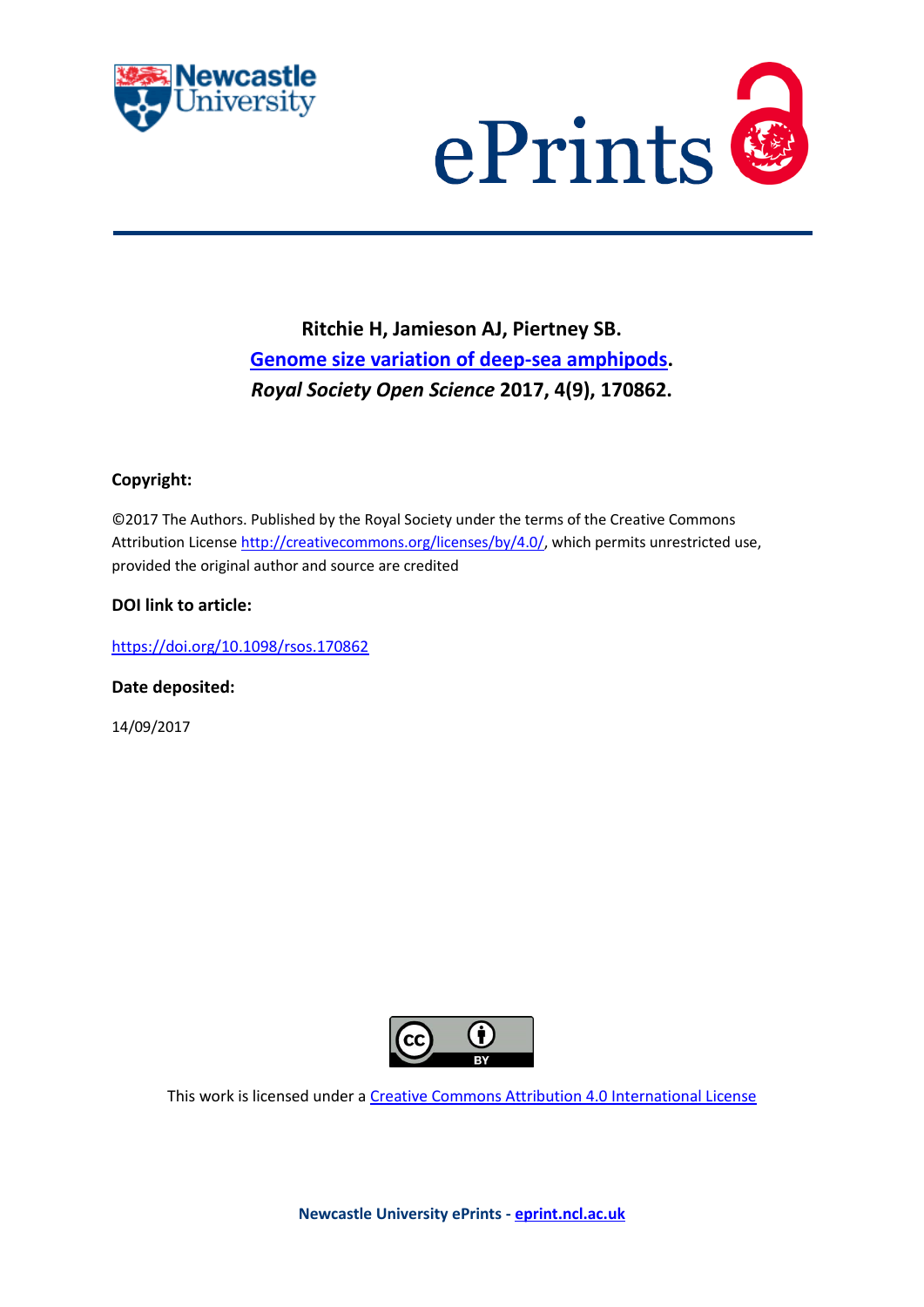# **ROYAL SOCIETY OPEN SCIENCE**

### **rsos.royalsocietypublishing.org**

# Research



**Cite this article:** Ritchie H, Jamieson AJ, Piertney SB. 2017 Genome size variation in deep-sea amphipods.*R. Soc. open sci.* **4**: 170862. http://dx.doi.org/10.1098/rsos.170862

Received: 7 July 2017 Accepted: 16 August 2017

**Subject Category:** Biology (whole organism)

**Subject Areas:** evolution/ecology

#### **Keywords:**

genome size, deep sea, amphipods, gigantism, adaptation, evolution

**Author for correspondence:** H. Ritchie e-mail: [heather.ritchie.07@aberdeen.ac.uk](mailto:heather.ritchie.07@aberdeen.ac.uk)

†Present address: School of Marine Science and Technology, Ridley Building, Newcastle University, Newcastle Upon Tyne NE1 7RU, UK.

Electronic supplementary material is available online at [https://dx.doi.org/10.6084/m9.](https://dx.doi.org/10.6084/m9.figshare.c.3868216) [figshare.c.3868216.](https://dx.doi.org/10.6084/m9.figshare.c.3868216)



# Genome size variation in deep-sea amphipods

## H. Ritchie<sup>1</sup>, A. J. Jamieson<sup>2, †</sup> and S. B. Piertney<sup>1</sup>

<sup>1</sup>Institute of Biological and Environmental Sciences, University of Aberdeen, Zoology Building, Aberdeen AB24 2TZ, UK  $^{2}$ Oceanlab, University of Aberdeen, Newburgh, Aberdeenshire AB41 6AA, UK

HR,[0000-0001-9861-6644](http://orcid.org/0000-0001-9861-6644)

Genome size varies considerably across taxa, and extensive research effort has gone into understanding whether variation can be explained by differences in key ecological and lifehistory traits among species. The extreme environmental conditions that characterize the deep sea have been hypothesized to promote large genome sizes in eukaryotes. Here we test this supposition by examining genome sizes among 13 species of deep-sea amphipods from the Mariana, Kermadec and New Hebrides trenches. Genome sizes were estimated using flow cytometry and found to vary nine-fold, ranging from 4.06 pg (4.04 Gb) in *Paralicella caperesca* to 34.79 pg (34.02 Gb) in *Alicella gigantea*. Phylogenetic independent contrast analysis identified a relationship between genome size and maximum body size, though this was largely driven by those species that display size gigantism. There was a distinct shift in the genome size trait diversification rate in the supergiant amphipod *A. gigantea* relative to the rest of the group. The variation in genome size observed is striking and argues against genome size being driven by a common evolutionary history, ecological niche and life-history strategy in deep-sea amphipods.

## 1. Introduction

Understanding the causes and consequences of the extraordinary variation in genome sizes found among eukaryotes is an enduring issue in ecology and evolution. Genome sizes range from less than 2.3 Mb in the protist *Encephalitozoon intestinalis* [\[1\]](#page-8-0) to over 149 Gb in the canopy plant *Paris japonica* [\[2\]](#page-8-1). Genomes can increase or decrease in size through a variety of mechanisms, including whole-genome duplication [\[3\]](#page-8-2), the loss or gain of individual genes or gene families [\[4\]](#page-8-3), recombination events [\[5](#page-8-4)[,6\]](#page-8-5) or the gradual accumulation of 'junk' genetic material such as pseudogenes [\[7\]](#page-8-6), transposable elements (TEs) [\[8\]](#page-8-7) or repeat arrays [\[9\]](#page-8-8).

Despite a growing body of data on genome sizes from across a broad taxonomy, plus a recognition that genome size

2017 The Authors. Published by the Royal Society under the terms of the Creative Commons Attribution License http://creativecommons.org/licenses/by/4.0/, which permits unrestricted use, provided the original author and source are credited.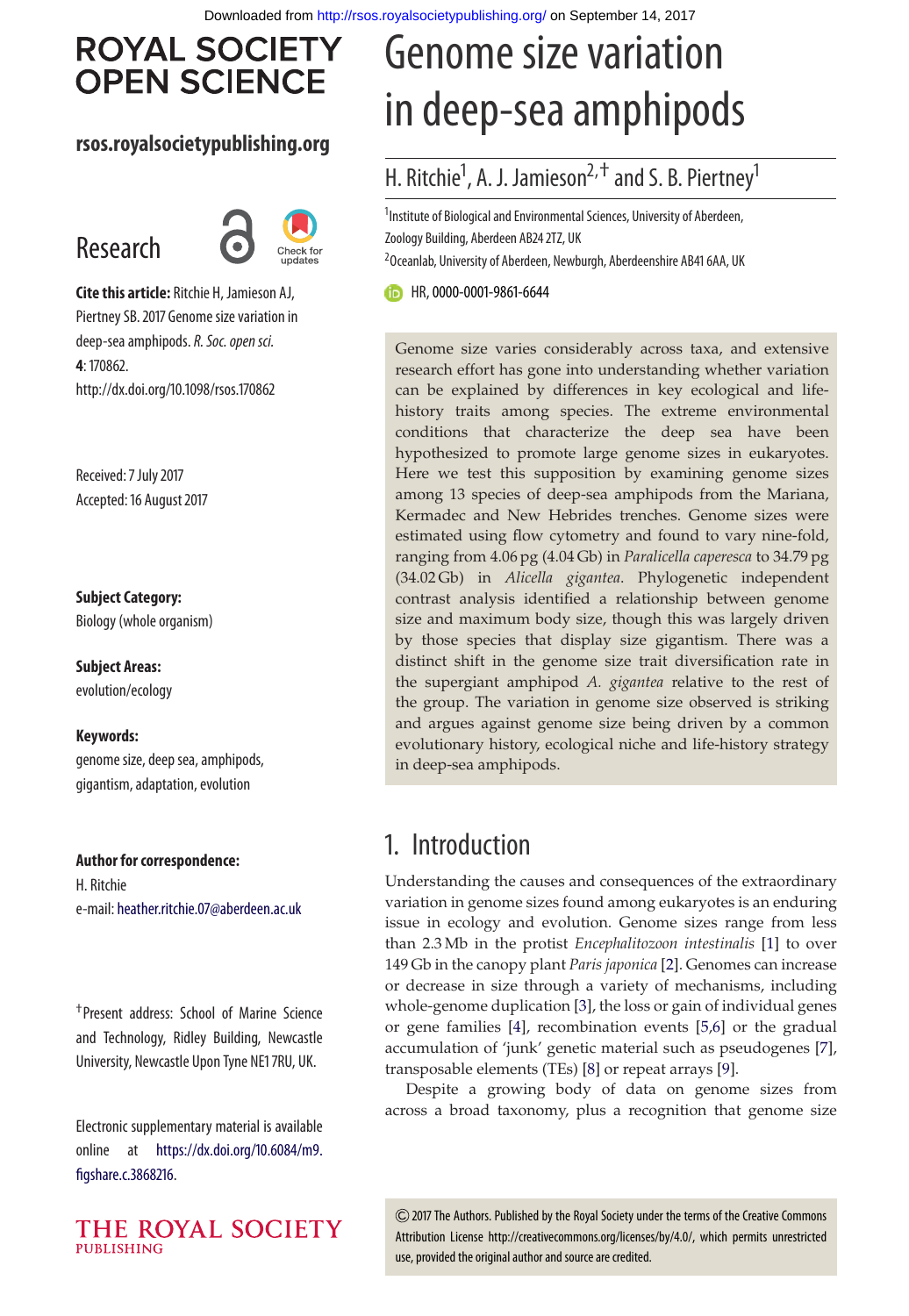**2**

variation is at least partly determined by natural selection, there is still little consensus on the underlying ecological [\[10\]](#page-8-9) or environmental [\[11\]](#page-8-10) drivers of genome size. Indeed, the lack of any overarching phylogenetic signature for genome size, and the high variation that can occur within taxonomic lineages, suggests that genome size diversity is a consequence of multiple factors with varying influence in different taxa and in different habitats. Notwithstanding, multiple hypotheses have been proposed that attempt to provide a general explanation or single driver for genome size in particular taxonomic groups. The majority of focus has been on the interrelationships between genome size, nuclear envelope size, cell size and body size, and the ecological or physiological traits that can influence one or more of these individual components [\[12\]](#page-8-11).

There are well-established positive relationships between genome size and nucleus size, and between nucleus size and cell size in all major taxonomic groups. It has been suggested that these are a consequence of large cells requiring large genomes for structural reasons, and larger cells necessitating larger nuclei to maintain efficient transport of mRNA into the cytoplasm [\[13\]](#page-9-0). Similarly, there are established links between key ecological, physiological and life-history traits and cell size that could have downstream effects on genome size evolution and diversity. For example, fast growth rate and high metabolic rates of species with r-selected life-history traits can select for small cell size through mechanical constraints associated with faster cell replication and metabolic activity, and/or a requirement to allocate phosphorous from DNA to RNA because of the demand for ribosomes to allow protein synthesis during rapid growth [\[14,](#page-9-1)[15\]](#page-9-2). Both scenarios would then predict small genome sizes, which is indeed a characteristic feature of r-selected species [\[12](#page-8-11)[,16\]](#page-9-3).

These logical links between life history, cell size and genome size are readily observed in amphipod crustaceans. There is a 460-fold variation in crustacean genome sizes [\[17\]](#page-9-4) and 100-fold variation within the amphipods [\[18\]](#page-9-5), which reflects the wide range of marine, semi-terrestrial and freshwater habitats the taxa occupy. This has facilitated attempts to establish links between ecological or evolutionary constraint with genome size. For example, in several arctic species of amphipods, the reduced temperature lowers metabolic activity and growth rate relative to sub-polar and temperate regions. This would predict larger than average genome size and this has been largely shown to be the case [\[18\]](#page-9-5). Indeed, the largest crustacean genome is found in the arctic amphipod *Ampelisca macrocephola* [\[18\]](#page-9-5).

Here we expand our understanding of the extent to which genome size can be considered a determinant of life-history, or vice versa, in Crustacea by providing, (to our knowledge), the first reports of genome sizes for deep-sea lyssianassoid amphipods collected from bathyal (1000–3000 m), abyssal (3000–6000 m) and hadal (6000 to approx. 11 000 m) depths. All aspects of the ecology and life history of the deep-sea amphipods would predict that they possess large genome sizes. In the classical r-K-A life-history continuum [\[19,](#page-9-6)[20\]](#page-9-7) the deep-sea amphipods are categorized as adversity or 'A-selected' species as a result of their low fecundity, slow development rate and by occupying ecological niches in poorly productive but predictable environments [\[21\]](#page-9-8). As with the arctic species, this would predict low metabolic rates, large cells and concomitantly large genomes.

Moreover, it has also been suggested that with the reduced temperature and increased hydrostatic pressure associated with greater ocean depth there should be an increase in cell size and life span in exactly the same way that Bergmann's principle generates the eco-geographical pattern of larger body size at higher latitude [\[22\]](#page-9-9). This would, in turn, also predict larger genome sizes in the amphipods relative to their shallow water equivalents. Indeed, this deep-sea extension of Bergmann's rule has been considered to generate the size gigantism characteristic of some deep-sea amphipods, notably in the genus *Eurythenes* [\[23\]](#page-9-10) and more obviously the 'supergiant' amphipod *Alicella gigantea* [\[24\]](#page-9-11) that can grow to lengths of over 25 cm.

The high hydrostatic pressures that define the deep-sea environment are also posited to drive large genome sizes [\[25](#page-9-12)[,26\]](#page-9-13). It is well recognized that the deep sea has been colonized multiple times from shallower waters following climate-induced dysoxic mass extinction events [\[27](#page-9-14)[,28\]](#page-9-15). The physiological effects of high hydrostatic pressure will limit the extent of range expansion of shallow water species, and those pioneer species that do reach the deep sea will have experienced an environmental stress that, among other things, disrupts the epigenetic control of TEs leading to TE proliferation and increased genome size [\[29–](#page-9-16)[31\]](#page-9-17).

Here we directly test the hypothesis that deep-sea amphipods have large genomes. We use flow cytometry to estimate genome sizes across 13 species of the Lysianassoidea from the Kermadec, Mariana and New Hebrides trenches and examine results in a phylogenetically controlled way to identify ecological and life-history correlates of genome size. We compare genome sizes with a broader range of amphipods, with particular recourse to key studies that have characterized genome sizes in arctic species [\[18\]](#page-9-5) and across the depths of Lake Baikal [\[32\]](#page-9-18).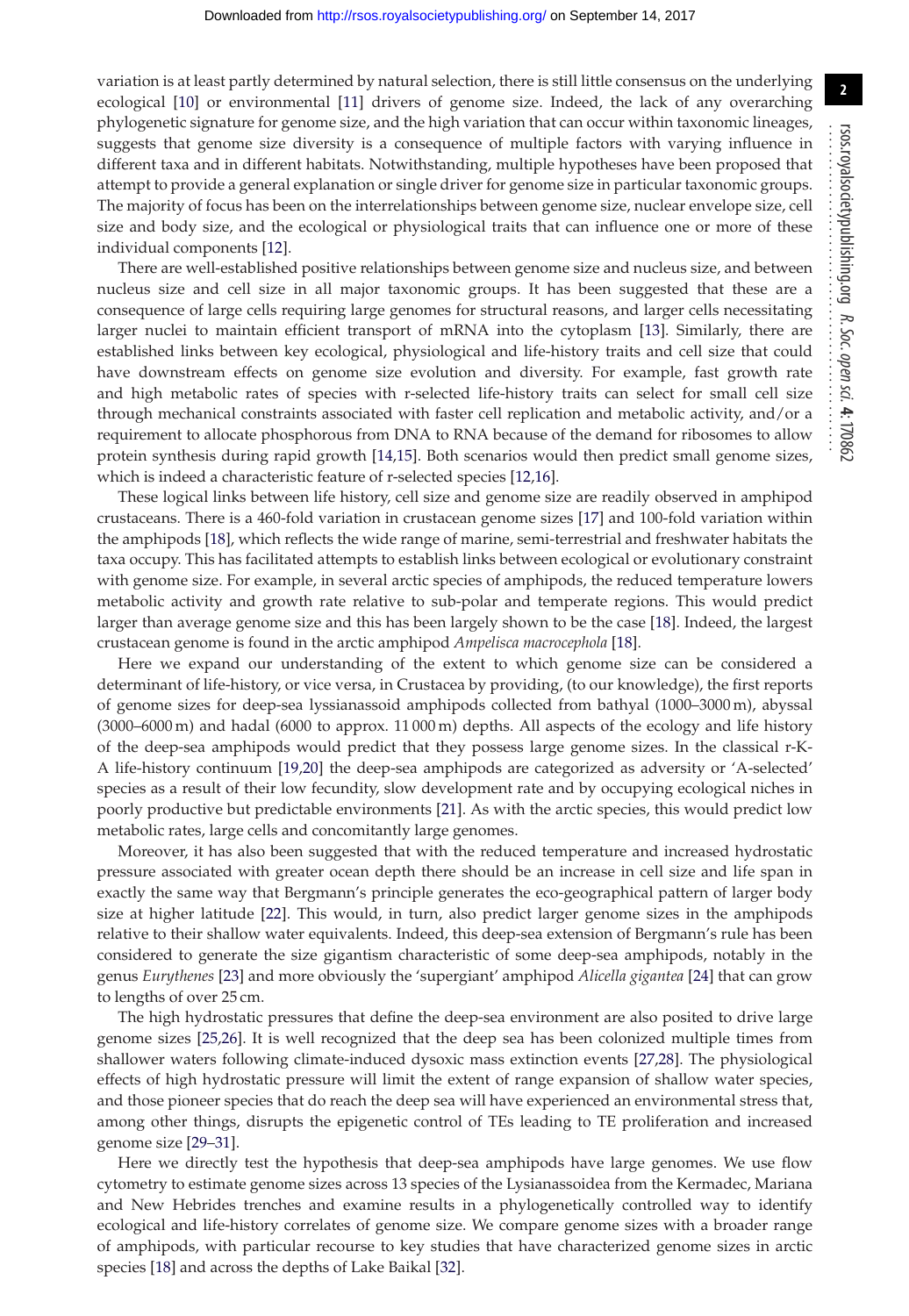# 2. Material and methods

### 2.1. Sample collection

Amphipods were collected over the course of three research cruises: in 2013 to the Kermadec Trench (approx. 26°43' S 175°11' W), New Hebrides Trench (approx. 21°13' S 168°14' E) and South Fiji Basin (approx. 24°58′ S 171°3′ E); and in 2014 to the Mariana Trench (approx. 18°49′ N 149°50′ E). In all cases an autonomous, full ocean depth rated lander vehicle was deployed to the seafloor at various depths (for details see [table 1\)](#page-4-0) which incorporated small baited funnel traps for sample collection [\[33\]](#page-9-19). Upon recovery of the lander vehicle, samples were frozen in liquid nitrogen and stored at −80°C.

### 2.2. Phylogenetic reconstruction

Species were identified and phylogenetic relationships were ascertained based upon DNA sequence variation at two mitochondrial (COI and 16S rDNA) and one nuclear (18S rDNA) loci, according to Ritchie *et al*. [\[33\]](#page-9-19). In total, amphipod samples were sorted into 13 species and eight genera belonging to six families, all within the Lysianassoidea superfamily.

DNA sequence electropherograms were examined in MEGA v. 6.0.5 [\[34\]](#page-9-20) and nucleotide alignments were made using webPRANK [\[35\]](#page-9-21). Individuals were identified to species or genus level using default parameters on NCBI BLASTn [\[36\]](#page-9-22). All species returned a 99–100% identity match to a BLAST hit with the exception of the unknown amphipod which returned positive matches to Lysianassoidea amphipods but without a high enough identity match to confidently assign it to either species or genus level.

For phylogenetic reconstruction the optimal evolutionary model for the dataset was identified using JMODELTEST 2.1.6 [\[37\]](#page-9-23) using both the Akaike information criterion (AIC) and the Bayesian information criterion (BIC). Both AIC and BIC identified the general time-reversal substitution model ( $GTR + I + G$ ) for COI and 18S rDNA, and the Hasegawa, Kishino and Yano model (HYK + G) as the best-fit model for the 16S rDNA dataset. Phylogenetic reconstruction was conducted using a Bayesian approach in \*BEAST [\[38\]](#page-9-24) where the analysis was given two runs each for 50 000 000 generations sampling 500 000 trees (every 100 generations) using the models of sequence evolution estimated by JMODELTEST but with the parameters estimated by \*BEAST and *Lanceola* sp. was included as the outgroup. The first 150 000 trees were discarded as burn-in where the partition frequencies among the remaining trees gives the posterior probabilities to provide an estimate of clade credibility. Convergence of both runs was evaluated using TRACER v. 1.4.1 [\[39\]](#page-9-25). Trees were visualized using FIGTREE v. 1.4.2 [\[40\]](#page-9-26).

### 2.3. Genome size estimation

Nuclear genome sizes were estimated using a flow cytometry approach where individual cell suspensions were prepared using a standard protocol [\[41\]](#page-9-27) using whole amphipods in 1 ml of ice-cold Galbraith buffer [\[42\]](#page-9-28). Replicate estimates for individual species were conducted where possible [\(table 1\)](#page-4-0). Owing to the high lipid content of deep-sea amphipods preparations were centrifuged at ×800*g* for 10 m to pellet cells and allow for the removal of the buffer suspension containing the unwanted lipids. Pelleted cells were re-suspended in 1 ml of phosphate-buffered saline (PBS) and stored at 4°C.

Chicken erythrocyte nuclei (CEN) from *Gallus gallus domesticus* were added to cell suspensions as an internal size standard and co-stained using propidium iodide at a final concentration of 50 ppm before incubation in the dark for 20 m at 4°C. Relative fluorescence of co-stained nuclei of samples were quantified using a FACSCalibur flow cytometer (BD Biosciences, USA) with an argon-ion laser emitting 15 mW of light at 488 nm. A minimum of 10 000 nuclei per sample were measured using CELL PROQUEST software (BD Biosciences).

The relative fluorescence of nuclei peaks of interest were isolated using BD FACSDIVA v. 7.0 software (BD Biosciences, NJ, USA). Haploid nuclear DNA content (*C*-value) of the samples were estimated from the fluorescence intensity of the sample and internal size standard using the haploid genome size of CENs which is 1.25 pg. *C*-values were subsequently converted into genome sizes using the standard conversion of  $1 \text{ pg} = 978 \text{ Mb}$  as described in [\[43\]](#page-9-29).

### 2.4. Statistical analysis

#### 2.4.1. Diversification rate analysis

To examine the patterns of diversification rate variation in genome size we used Bayesian analysis of macroevolutionary mixtures (BAMM) [\[44\]](#page-9-30) and the R package BAMMtools [\[45\]](#page-9-31). Tree appropriate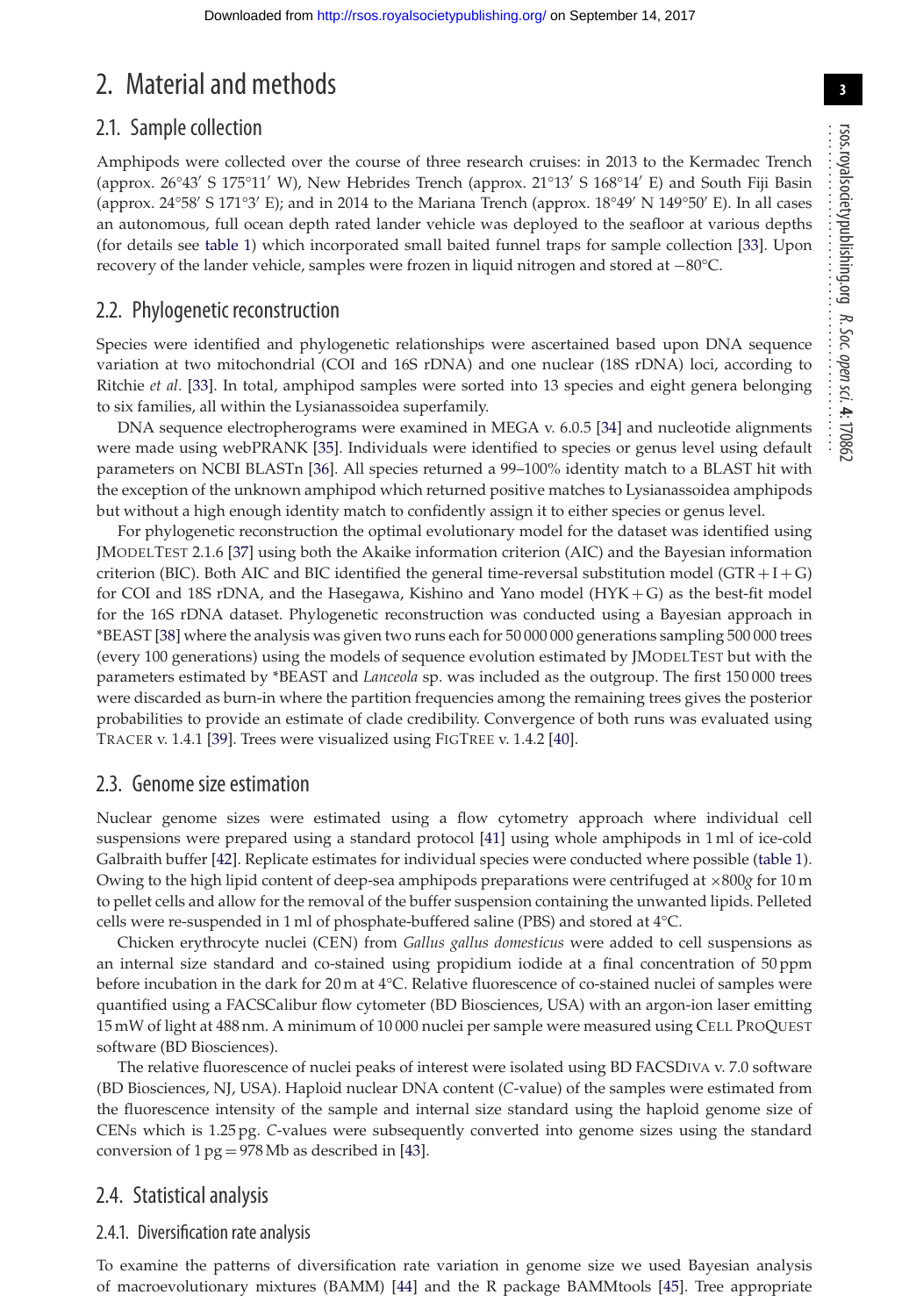Table 1. Table of 13 deep-sea amphipod species with calculated C-values, associated GenBank Accession Numbers and ecological data. (Ecological data were compiled from data in this study and wider literature.)

<span id="page-4-0"></span>

|                                        |                       | genome     | GenBank accession numbers                                                                                                                                                                                                                                                                                                                                |                                                                                                                                                                                                                                                                                                                                                                 |                                                                                                                                                                                                  | depth                                                                                                                                                                                                                                                                      | nax. depth           | median                                                          | max.body            |
|----------------------------------------|-----------------------|------------|----------------------------------------------------------------------------------------------------------------------------------------------------------------------------------------------------------------------------------------------------------------------------------------------------------------------------------------------------------|-----------------------------------------------------------------------------------------------------------------------------------------------------------------------------------------------------------------------------------------------------------------------------------------------------------------------------------------------------------------|--------------------------------------------------------------------------------------------------------------------------------------------------------------------------------------------------|----------------------------------------------------------------------------------------------------------------------------------------------------------------------------------------------------------------------------------------------------------------------------|----------------------|-----------------------------------------------------------------|---------------------|
| species                                | $C$ -value $\pm$ s.e. | size (Gb)  | 165                                                                                                                                                                                                                                                                                                                                                      | ē                                                                                                                                                                                                                                                                                                                                                               | 185                                                                                                                                                                                              | range (m)                                                                                                                                                                                                                                                                  | $\widehat{\epsilon}$ | depth <sub>(m)</sub>                                            | length (mm)         |
| Lanceola sp.                           |                       |            |                                                                                                                                                                                                                                                                                                                                                          |                                                                                                                                                                                                                                                                                                                                                                 |                                                                                                                                                                                                  |                                                                                                                                                                                                                                                                            |                      |                                                                 |                     |
| Abyssorchomene sp.                     |                       |            |                                                                                                                                                                                                                                                                                                                                                          |                                                                                                                                                                                                                                                                                                                                                                 |                                                                                                                                                                                                  |                                                                                                                                                                                                                                                                            |                      |                                                                 |                     |
| Abyssorchomene chevreuxi               | 16.46                 | 16.10      |                                                                                                                                                                                                                                                                                                                                                          |                                                                                                                                                                                                                                                                                                                                                                 |                                                                                                                                                                                                  |                                                                                                                                                                                                                                                                            |                      |                                                                 | ∣≠                  |
| Abyssorchomene distinctus <sup>a</sup> | $5.30 \pm 0.04$       | 14.96      |                                                                                                                                                                                                                                                                                                                                                          |                                                                                                                                                                                                                                                                                                                                                                 |                                                                                                                                                                                                  |                                                                                                                                                                                                                                                                            |                      |                                                                 | ¦≠                  |
| Unidentified amphipod                  | 9.09                  | 8.89       |                                                                                                                                                                                                                                                                                                                                                          |                                                                                                                                                                                                                                                                                                                                                                 |                                                                                                                                                                                                  |                                                                                                                                                                                                                                                                            |                      |                                                                 | Ħ                   |
| Alicella gigantea <sup>a</sup>         | $34.79 \pm 1.43$      | 84.02      | $\begin{array}{l} \text{KPA56062} \\ \text{K034333} \\ \text{K034329} \\ \text{K034329} \\ \text{K034329} \\ \text{K03429} \\ \text{K03430} \\ \text{K03430} \\ \text{K03430} \\ \text{K03431} \\ \text{K03431} \\ \text{K03431} \\ \text{K03421} \\ \text{K03422} \\ \text{K03422} \\ \text{K03422} \\ \text{K03422} \\ \text{K03422} \\ \text{K03422}$ | $\begin{array}{l} \textbf{(FP1955)} \\ \textbf{K365238} \\ \textbf{K365239} \\ \textbf{K365239} \\ \textbf{K365239} \\ \textbf{K365239} \\ \textbf{K365240} \\ \textbf{K365240} \\ \textbf{K365240} \\ \textbf{K365241} \\ \textbf{K365241} \\ \textbf{K365241} \\ \textbf{K365241} \\ \textbf{K365241} \\ \textbf{K365241} \\ \textbf{K365241} \\ \textbf{K36$ | KI372894<br>KOS65243<br>KOS65243 (KOS65243 KOS65243 KOS65243 KOS65243 KOS65243 KOS65243 KOS65244<br>KOS65244 KOS65244 KOS65245 KOS65245 KOS6524 KOS6524<br>KOS6524 KOS6524 KOS6524 KOS652 KOS652 | $\begin{array}{l} 1000\\ 1000\\ 1000\\ 1000\\ 1000\\ 1000\\ 1000\\ 1000\\ 1000\\ 1000\\ 1000\\ 1000\\ 1000\\ 1000\\ 1000\\ 1000\\ 1000\\ 1000\\ 1000\\ 1000\\ 1000\\ 1000\\ 1000\\ 1000\\ 1000\\ 1000\\ 1000\\ 1000\\ 1000\\ 1000\\ 1000\\ 1000\\ 1000\\ 1000\\ 1000\\ 10$ |                      | 1995<br>5750 3760 3760 3860 5875<br>588 388 388 388 459 459 388 |                     |
| Gyclocaris sp.                         | $\frac{1}{1}$         | 4.62       |                                                                                                                                                                                                                                                                                                                                                          |                                                                                                                                                                                                                                                                                                                                                                 |                                                                                                                                                                                                  |                                                                                                                                                                                                                                                                            |                      |                                                                 |                     |
| Eurythenes magellanicus <sup>a</sup>   | $8.35 \pm 0.74$       | 17.95      |                                                                                                                                                                                                                                                                                                                                                          |                                                                                                                                                                                                                                                                                                                                                                 |                                                                                                                                                                                                  |                                                                                                                                                                                                                                                                            |                      |                                                                 |                     |
| Eurythenes maldoror <sup>a</sup>       | $8.86 \pm 3.56$       | 18.45      |                                                                                                                                                                                                                                                                                                                                                          |                                                                                                                                                                                                                                                                                                                                                                 |                                                                                                                                                                                                  |                                                                                                                                                                                                                                                                            |                      |                                                                 |                     |
| Hirondellea dubia <sup>a</sup>         | $.74 \pm 0.56$        | 4.64       |                                                                                                                                                                                                                                                                                                                                                          |                                                                                                                                                                                                                                                                                                                                                                 |                                                                                                                                                                                                  |                                                                                                                                                                                                                                                                            |                      |                                                                 | $\approx$ $\approx$ |
| Paracallisoma sp.                      | 19.54                 | <b>116</b> |                                                                                                                                                                                                                                                                                                                                                          |                                                                                                                                                                                                                                                                                                                                                                 |                                                                                                                                                                                                  |                                                                                                                                                                                                                                                                            |                      |                                                                 |                     |
| Paralicella caperesca <sup>ª</sup>     | $-0.54$               | 3.97       |                                                                                                                                                                                                                                                                                                                                                          |                                                                                                                                                                                                                                                                                                                                                                 |                                                                                                                                                                                                  |                                                                                                                                                                                                                                                                            |                      |                                                                 | ∶ల                  |
| Paralicella tenuipes <sup>a</sup>      | $-13 \pm 0.59$        |            |                                                                                                                                                                                                                                                                                                                                                          |                                                                                                                                                                                                                                                                                                                                                                 |                                                                                                                                                                                                  |                                                                                                                                                                                                                                                                            |                      |                                                                 | 4                   |
| Valettietta anacantha                  |                       |            |                                                                                                                                                                                                                                                                                                                                                          |                                                                                                                                                                                                                                                                                                                                                                 |                                                                                                                                                                                                  |                                                                                                                                                                                                                                                                            |                      | <b>дой</b>                                                      |                     |
| a <sub>Samples</sub> with replicates   |                       |            |                                                                                                                                                                                                                                                                                                                                                          |                                                                                                                                                                                                                                                                                                                                                                 |                                                                                                                                                                                                  |                                                                                                                                                                                                                                                                            |                      |                                                                 |                     |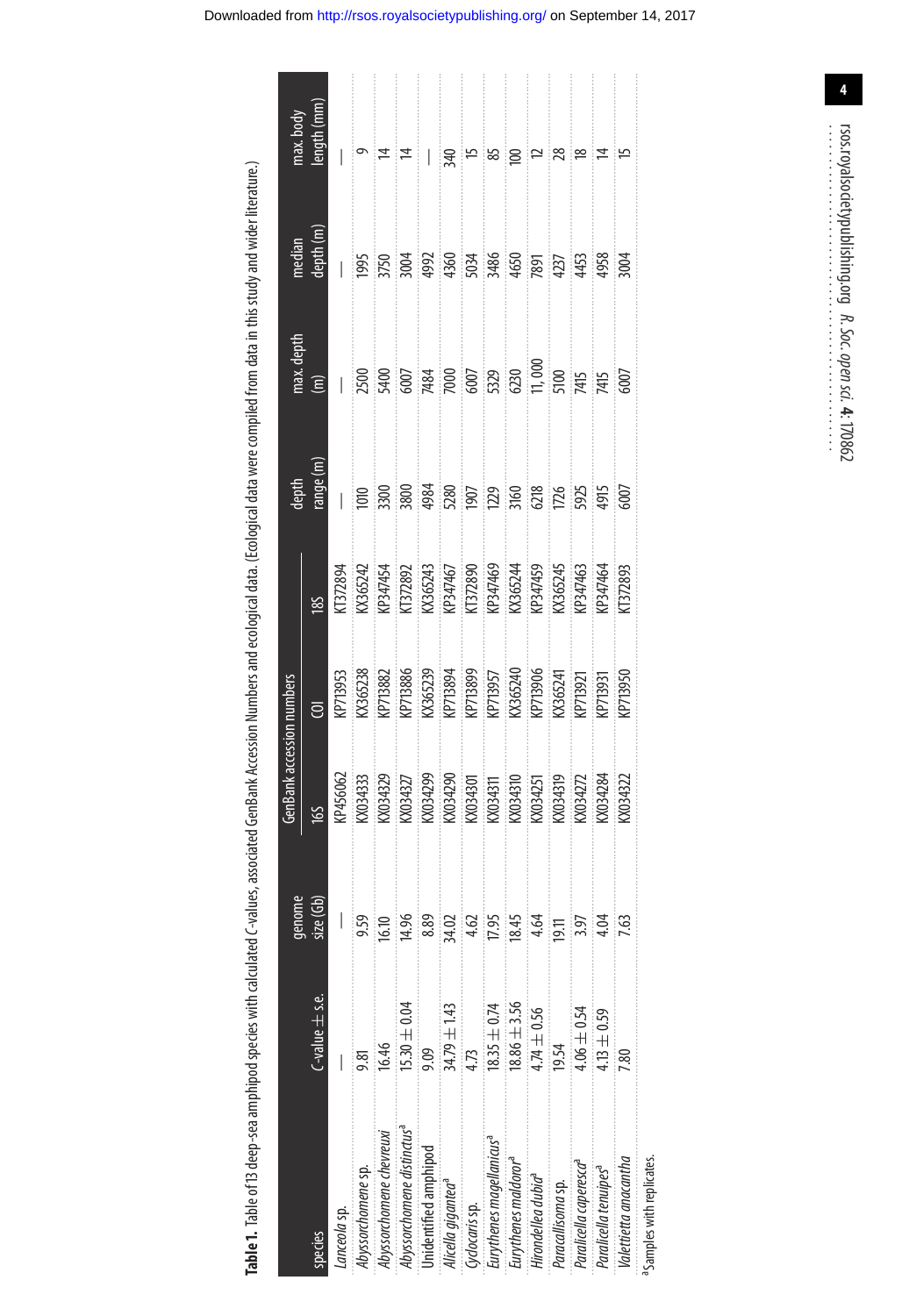rate prior parameters were determined using the setBAMMpriors function in BAMMtools before two separate rjMCMC runs were conducted in BAMM. Each BAMM analysis was run for 10 000 000 generations where parameters were sampled every 50 000 generations and the first 100 000 generations were discarded as burn-in. MCMC runs were checked for convergence. The credible shifts and net diversification rates across the tree were computed using BAMMtools. It was not possible to account for incomplete lineage sampling as there are no diversity estimates available for Lysianassoidea amphipods although the samples investigated cover a good spread of the known diversity.

#### 2.4.2. Independent contrast analysis

Independent contrast analysis is used to transform phylogenetic information into independent values that can be used to detect co-variance between traits or variables of interest. Here Felsenstein's independent contrasts method [\[46\]](#page-9-32) was used to examine correlations between genome size (pg), depth range (m), maximum depth (m), median depth (m) and maximum body length (mm) while controlling for the influence of phylogenetic signal. Phylogenetically independent contrasts were conducted using PDAP v. 1.07 (Phenotypic Diversity Analysis Package) [\[47\]](#page-9-33) implemented within MESQUITE v. 3.04 [\[48\]](#page-9-34).

#### 2.4.3. Regression analysis

Linear regressions were also implemented to examine relationships between genome size (pg), maximum depth (m) and maximum body length (mm) across a range of amphipod species including those from the deep sea, arctic and Lake Baikal. Genome sizes, maximum depths and maximum body lengths for each species were collated from data collected in this study and taken from the wider literature (electronic supplementary material, table S1).

### 3. Results

#### 3.1. Genome size estimation

Haploid genome size estimates for the 13 Lysianassoidea amphipod species examined in this study are presented in [table 1.](#page-4-0) In total, genome sizes varied nine-fold from 4.06 ± 0.54 pg in *Paralicella caperesca* to 34.79 ± 1.43 pg in *A. gigantea*. The mean genome size across the species was 11.28 pg (11.03 Gb).

#### 3.1.1. Diversification rate analysis

All 13 species were successfully sequenced at 250 bp of the mitochondrial 16S rRNA gene, 627 bp of the COI gene and 599 bp of the 18S gene for a combined amplicon length of 1476 bp. GenBank accession numbers are provided in [table 1](#page-4-0) and a coalescent Bayesian tree is given in [figure 1.](#page-6-0)

The BAMM diversification analysis reached a stationary state before 500 000 generations in both independent runs and using a Poisson prior (PP) of 1.0 it identified the most probable number of genome size diversification rate shifts was estimated as 1 (PP = 0.39) followed by 2 (PP = 0.21) and 0 (PP = 20). The mean phylorate plot shows an increase in mean diversification rate for genome size at the branch of the 'supergiant' *A. gigantea* (depicted as a star in [figure 1\)](#page-6-0). Individual rate-shift configurations sampled by BAMM were also investigated. The most probable scenario sampled showed a significant rate increase at the *A. gigantea* branch (PP = 0.59) and the remainder of the scenarios samples showed no significant rate changes across the phylogeny ( $PP = 0.41$ ).

A macroevolutionary cohort matrix of BAMM analyses for genome size evolution shows the pairwise probabilities that species share a common macroevolutionary rate regime [\(figure 2\)](#page-6-1). There is a relatively high probability of shared rate regimes across the whole Lysianassoidea superfamily with the exception of *A. gigantea* which has a distinct macroevolutionary rate regime. Within the Lysianassoidea there are also groups that have higher than average pairwise probabilities of shared rate regimes. All species within the *Abyssorchomene* group have a high probability of shared rate regimes with each other and the unknown amphipod species which is likely to be another *Abyssorchomene* species given its phylogenetic placement. Both *Paralicella* species have a high probability of shared rate regimes with *Valettietta anacantha*. Both *Eurythenes* species also have a high probability of shared rate regimes between themselves and with *Paracallisoma* sp.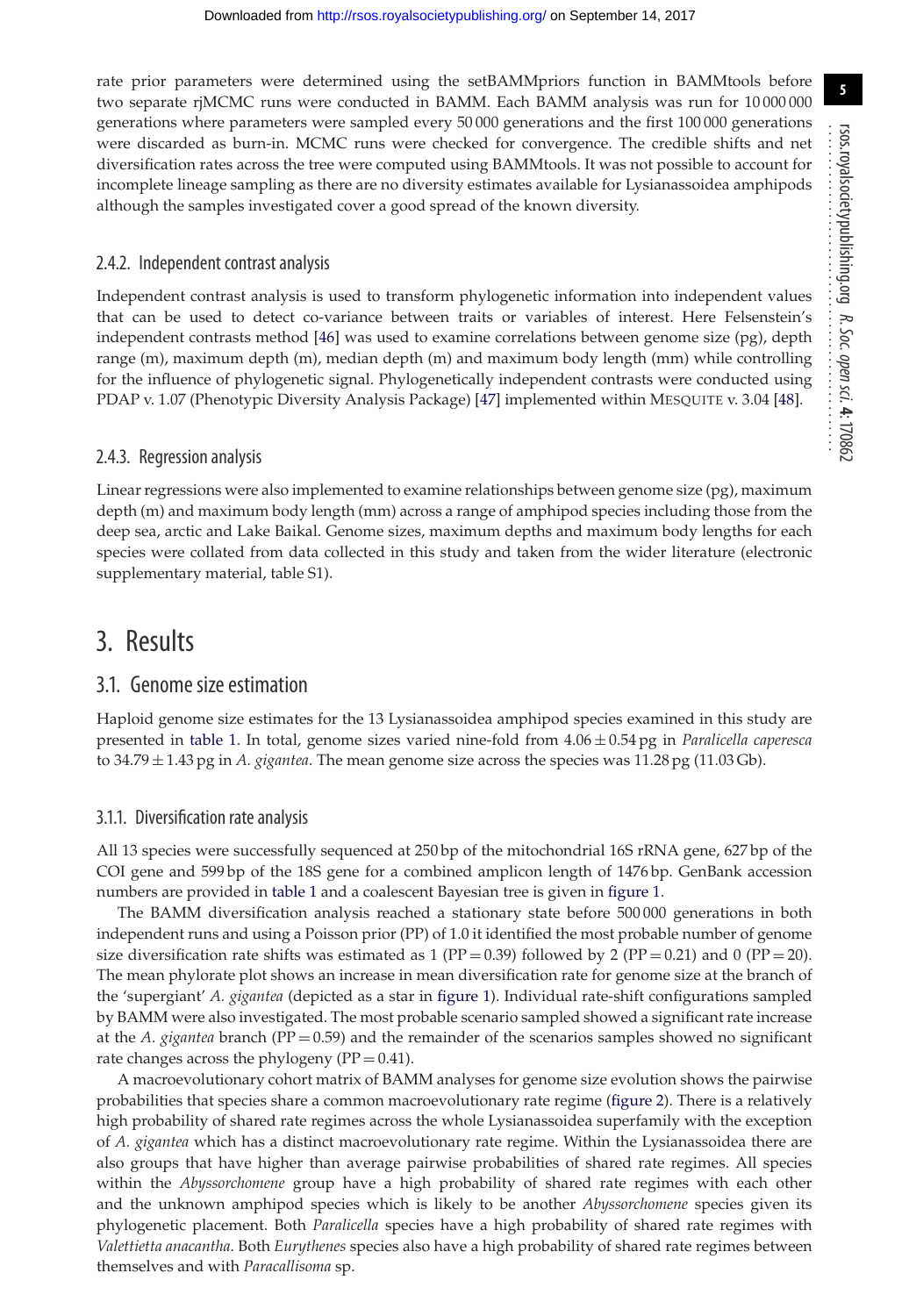<span id="page-6-0"></span>

<span id="page-6-1"></span>**Figure 1.** Mean phylorate plot for genome size evolution in Lysianssoidea amphipods using the BAMM MCC phylogeny is overlaid on the \*BEAST phylogeny where branch colours indicate instantaneous rates of phenotypic evolution with rates divided into bins using the Jenks natural breaks method. The distinct shift configuration is indicated by a star where the shift was shown in the majority of the shift configurations sampled during simulation of the posterior ( $f = 0.59$ ). Estimated C-values (pq) for the amphipods are also plotted.



**Figure 2.** Macroevolutionary cohort matrix for genome size evolution in Lysianassoidea amphipods where each cell shows the pairwise probability that two species shares a common macroevolutionary rate regime. Pairwise probabilities are shown using a temperature scale from blue ( $p = 0$ ) to red ( $p = 1$ ). The BAMM MCC phylogeny is shown on the left and top of the cohort matrix for reference but the pairwise probabilities are calculated from a sample of trees from the posterior distribution of topologies and branch lengths.

#### 3.1.2. Independent contrast analysis

Within the deep-sea amphipods a phylogenetically independent contrast analysis showed no strong or significant interactions between genome size and depth range  $(r = 0.063, p > 0.05)$ , maximum depth  $(r=0.019, p>0.05)$  or median depth  $(r=0.075, p>0.05)$ . A significant correlation was shown between genome size and maximum body length (*r* = 0.890, *p <* 0.001) however when the 'supergiant' amphipod rsos.royalsocietypublishing.org

*R. Soc.*

 *open*

 *sci.* **4**: 170862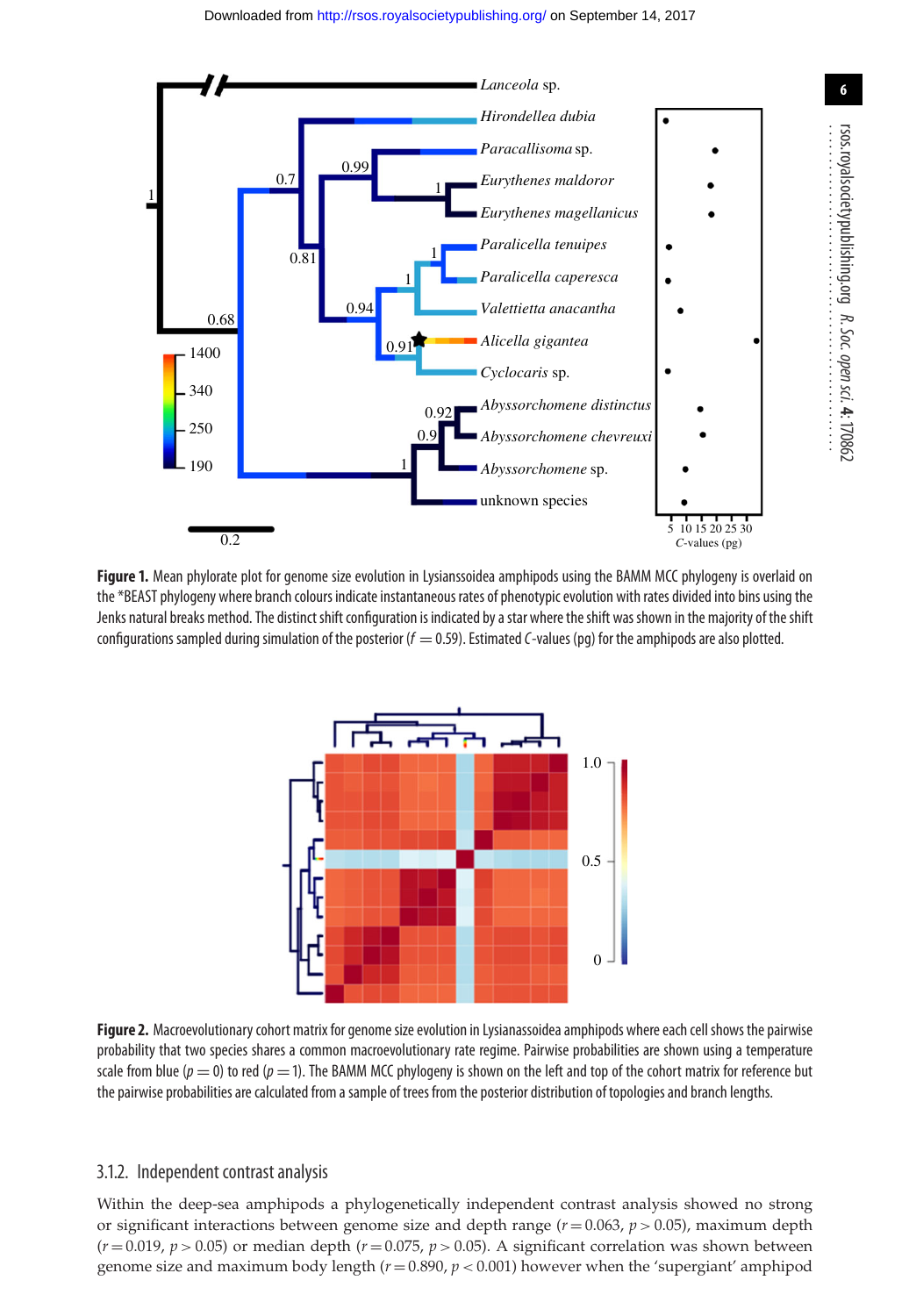**7**

*A. gigantea* was removed from the analysis the strength of this correlation was reduced  $(r = 0.504,$  $p = 0.09$ ).

#### 3.1.3. Regression analysis

The deep-sea amphipods do not have a larger genome size relative to other amphipods groups that have been studied (electronic supplementary material, figure S1). The average genome size of deep-sea amphipods was smaller than the arctic species ( $t_9 = -1.18$ ,  $p = 0.27$ ) but greater than the freshwater Lake Baikal species ( $t_{12} = 2.80$ ,  $p = 0.01$ ). Arctic species also exhibited greater genome sizes than Lake Baikal species  $(t_7 = 2.17, p = 0.07)$ .

Overall the positive relationship between genome size and body size shown for the deep-sea amphipods is retained across all the amphipod species  $(R^2 = 0.3067)$  (electronic supplementary material, figure S2). However, a positive relationship between genome size and maximum depth is also shown  $(R^2 = 0.3409)$ , though this is primarily driven by the amphipods from Lake Baikal (electronic supplementary material, figure S3).

### 4. Discussion

The salient finding of this study is that there is considerable genome size variation within the deepsea Lysianassoidea amphipods. Among the 13 species examined there is a nine-fold change in genome size ranging from 4.06 pg (3.97 Gb) in *P. caperesca* to 34.79 pg (34.02 Gb) in *A. gigantea*. The mean genome size across the species was 11.28 pg (11.03 Gb). Given that the majority of all animal genomes recorded are less than 5 pg (4.89 Gb) and genomes over 10 pg (9.78 Gb) are considered to be large [\[49\]](#page-9-35), then among these deep-sea amphipods analysed here there are six large genomes, five small genomes and two of intermediate size. Genome sizes for previously recorded amphipod species range from 0.94 pg (0.92 Gb) to 64.62 pg (63.33 Gb) with a mean genome size of 9.08 pg (8.89 Gb). This places the deep-sea Lysianassoidea amphipods at the larger end of genome size spectrum for amphipods.

As such, while there are clearly some large genomes among the deep-sea amphipods, large genome sizes are not a characteristic of the group. While their average genome size is larger than the amphipods in the freshwater Lake Baikal this is not true for the average genome size observed in arctic environments. This is sufficient to reject the hypothesis that genome size is determined by their common position in the r-K-A life-history continuum or an equivalent ecological niche in the extreme deep-sea environment.

It was predicted that the low temperature [\[22\]](#page-9-9), high hydrostatic pressure [\[25](#page-9-12)[,26\]](#page-9-13) and A-selected lifehistory would select for large genome sizes across the group, but this is clearly not the case. Even among sympatric pairs of deep-sea species there is a large range of genome sizes suggesting an absence of a dominant environment variable influencing genome size. Moreover, independent contrast analysis found no relationship with depth which might have been expected if hydrostatic pressure was the primary selection pressure driving large genome sizes. Indeed, the patterns observed are somewhat counterintuitive given that the deepest living amphipod *Hirondellea dubia* has a small genome size of 4.74 pg at approximately 11 000 m whereas *Eurythenes magellanicus* has a genome size of 18.35 pg with a maximum known depth of 5329 m.

There was clear genome size rate diversification in genome size evolution across the group, with *A. gigantea* showing an enhanced rate of phenotypic evolution at a relatively derived position in the overall phylogeny. This is consistent with the conjecture that larger genomes are secondarily derived from smaller genomes [\[26\]](#page-9-13), though this does not appear to be a consistent feature across the phylogeny, nor does it shed light on the processes that underpin genome size increase.

One clear pattern that was apparent both in deep-sea species and in the broader amphipod group was the positive relationship between genome size and body size [\[22,](#page-9-9)[50\]](#page-9-36). The two genera that exhibit size gigantism had considerably larger genomes, with the giant amphipods *Eurythenes* spp. that reach maximum body sizes of 85 and 100 mm [\[51\]](#page-9-37) having intermediate-large genome sizes of 18.35 and 18.86 pg, respectively, and the 'supergiant' amphipod *A. gigantea* with a maximum body size of 340 mm ([\[52\]](#page-9-38) in [\[53\]](#page-9-39)) having a large genome size of 34.79 pg. The majority of the Lysianassoidea are considerably smaller than *Eurythenes* and *Alicella* with average body sizes of approximately 9–14 mm and the majority of these having smaller genomes below 10 pg. If the largest species, *A. gigantea,* is removed from the analysis the relationship becomes marginal and certainly for the smaller bodied amphipods there is no clear relationship between body size and genome size. This is in accordance with the assertion that *A. gigantea* has an accelerated genome size diversification rate which is significantly distinct from the remainder of the Lysianassoidea.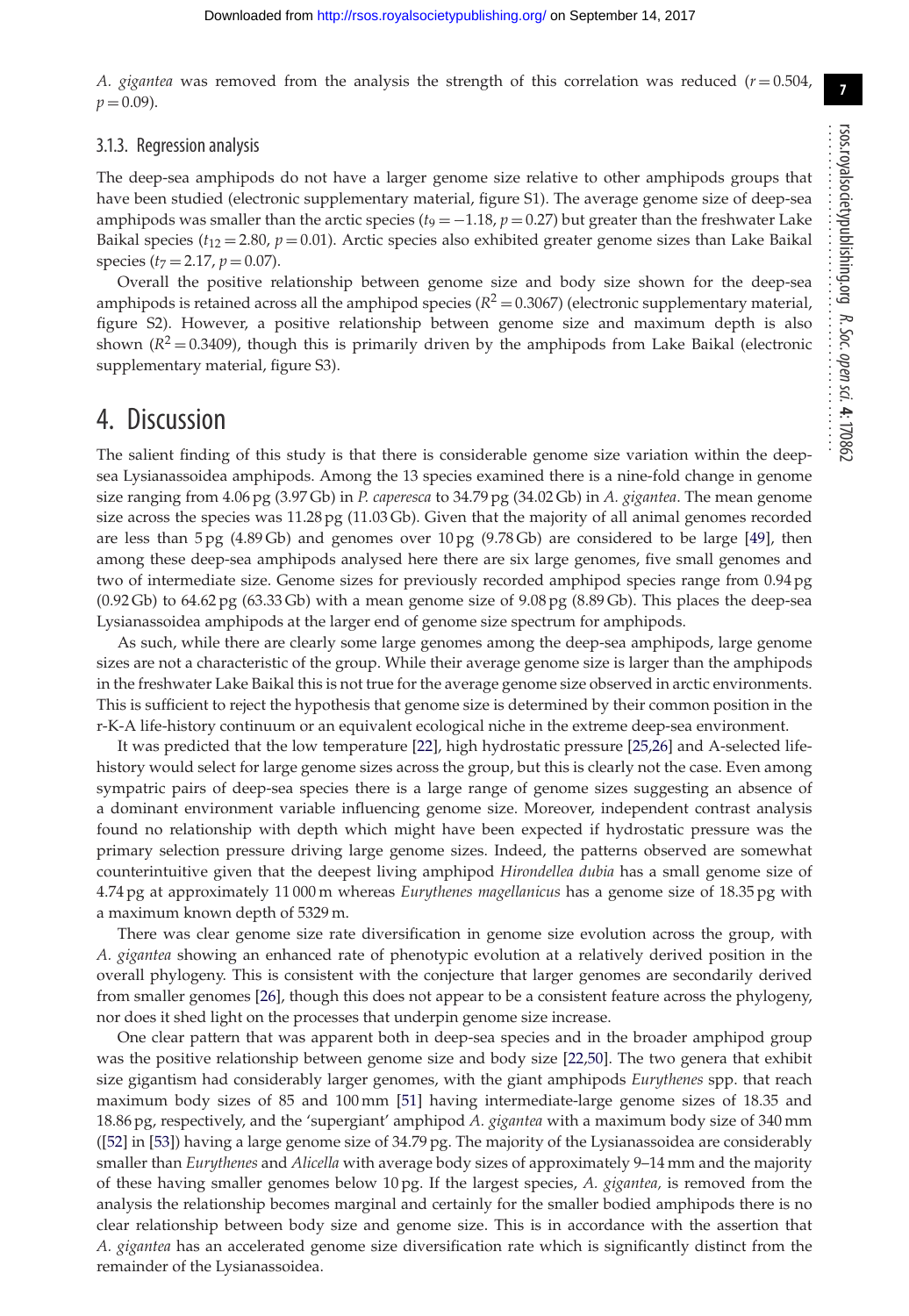Flow cytometry provides a rapid, economical and accessible approach for investigating genome size variation across taxa, but current data do not encompass a wide enough range of species and habitats, and it provides limited information on the changes in genome content and structure that drives the observed diversity [\[54\]](#page-9-40). Understanding the patterns and drivers of genome size evolution in deep-sea amphipods would benefit from the addition of phylogenetically similar shallow water counterparts to allow more extensive comparisons to be made. Another challenge moving forward is to establish whether the variation observed for the Lysianassoidea amphipods reflects changes in gene content, is a consequence of gene duplication or is influenced by the occurrence of TEs. Generally, the latter might be expected to be a major driver given the extreme and stressful environmental conditions associated with the deep sea. This might result in the increase of TEs associated with the disruption of epigenetic control [\[55](#page-9-41)[–57\]](#page-9-42). Indeed, a growing body of genomic data available for *Paralicella tenuipes* [\[58\]](#page-9-43) has shown both the presence of copia retrotransposons and evidence for several duplication events for two important heat-shock proteins [\[59\]](#page-9-44). Notwithstanding, the vastly accelerated genome size expansion shown in *A. gigantea* may also identify a whole-genome duplication event rather than solely being attributed to an accumulation of TEs, but this would require further investigation.

Overall, the occurrence of high genome size variation within a relatively small taxonomic group of deep-sea amphipods occupying an equivalent habitat and ecological niche emphasizes how problematic it can be to identify simple drivers of diversity, especially from correlative assessment. In all likelihood, the large variation in genome size will either be attributable to multiple factors acting in concert or, with different drivers operating in different taxonomic groups, habitats and in different times.

Ethics. No permission of research and animal ethics was necessary. No endangered species were collected for the study and specimens were fixed with minimum harm. Permission to collect samples was granted by the New Zealand Ministry for Primary Industries (NIWA Special Permit 421—Kermadec Trench), the French Ministry for Foreign Affairs (Permit 1081—New Hebrides Trench) and NOAA Marine National Monuments (no permit required—Mariana Trench).

Data accessibility. All data necessary to reproduce the results in this paper can be found in the electronic supplementary material.

Authors' contributions. Fieldwork and sample collection was carried out by H.R., A.J.J. and S.B.P. H.R. processed samples, undertook all laboratory work and carried out all analysis. H.R., A.J.J. and S.B.P equally contributed to writing the manuscript and gave final approval for publication.

Competing interests. We have no competing interests.

Funding. This work was supported by the HADEEP projects, funded by the Nippon Foundation, Japan (2009765188); the Natural Environment Research Council (NERC), UK (NE/E007171/1); Total Foundation, France; National Institute of Water and Atmospheric Research (NIWA), New Zealand (CO1\_0906); Schmidt Ocean Institute, USA (FK141109) (A.J.J. and S.B.P); Marine Alliance for Science and Technology for Scotland (MASTS) (HR09011 and DSSG15) (H.R., A.J.J., S.B.P); and the Leverhulme Trust (S.B.P.).

Acknowledgements. We thank the chief scientists, crew and company of the New Zealand RV *Kaharoa* (KAH1301 and KAH1310) and the United States RV *Falkor* (Cruise FK141109). From NIWA, we thank Malcolm Clark, Ashley Rowden, Kareen Schnabel, and Sadie Mills for logistical support at the NIWA Invertebrate Collection. We thank NOAA Marine National Monuments, Richard Hall and Eric Breuer for their support and collaboration. We also thank Attila Bebes and the Iain Fraser Cytometry Centre (IFCC) for technical assistance.

# References

- <span id="page-8-0"></span>1. Méténier G, Vivarès CP. 2001 Molecular characteristics and physiology of microsporidia. *Microbes Infect.***3**, 407–415. [\(doi:10.1016/S1286-](http://dx.doi.org/10.1016/S1286-4579(01)01398-3) [4579\(01\)01398-3\)](http://dx.doi.org/10.1016/S1286-4579(01)01398-3)
- <span id="page-8-1"></span>2. Pellicer J, Fay MF, Leitch IJ. 2010 The largest eukaryotic genome of them all? *Bot. J. Linn. Soc.* **164**, 10–15. [\(doi:10.1111/j.1095-8339.2010.01072.x\)](http://dx.doi.org/10.1111/j.1095-8339.2010.01072.x)
- <span id="page-8-2"></span>3. Lien S*et al.*2016 The Atlantic salmon genome provides insights into rediploidization. *Nature***533**, 200–205. [\(doi:10.1038/nature17164\)](http://dx.doi.org/10.1038/nature17164)
- <span id="page-8-3"></span>4. van Zee JP, Schlueter JA, Schlueter S, Dixon P, Brito Sierra CA, Hill CA. 2016 Paralog analyses reveal gene duplication events and genes under positive selection in *Ixodes scapularis*and other ixodid ticks. *BMC Genomics***17**, 241. [\(doi:10.1186/s12864-015-](http://dx.doi.org/10.1186/s12864-015-2350-2) [2350-2\)](http://dx.doi.org/10.1186/s12864-015-2350-2)
- <span id="page-8-4"></span>5. Devos KM, Brown JKM, Bennetzen JL. 2002 Genome size reduction through illegitimate recombination counteracts genome expansion in *Arabidopsis*. *Genome Res.***12**, 1075–1079. [\(doi:10.1101/](http://dx.doi.org/10.1101/gr.132102) [gr.132102\)](http://dx.doi.org/10.1101/gr.132102)
- <span id="page-8-5"></span>6. Vitte C, Panaud O. 2005 LTR retrotransposons and flowering plant genome size: emergence of the increase/decrease model.*Cytogenet. Genome Res.* **110**, 91–107. [\(doi:10.1159/000084941\)](http://dx.doi.org/10.1159/000084941)
- <span id="page-8-6"></span>7. Sisu C*et al.*2014 Comparative analysis of pseudogenes across three phyla.*Proc. Natl Acad. Sci. USA* **111**, 13 361–13 366. [\(doi:10.1073/pnas.14072](http://dx.doi.org/10.1073/pnas.1407293111) [93111\)](http://dx.doi.org/10.1073/pnas.1407293111)
- <span id="page-8-7"></span>8. Kidwell MG. 2002 Transposable elements and the evolution of genome size in eukaryotes. *Genetica* **115**, 49–63. [\(doi:10.1023/A:1016072014259\)](http://dx.doi.org/10.1023/A:1016072014259)
- <span id="page-8-8"></span>9. Hancock JM. 2002 Genome size and the accumulation of simple sequence repeats: implications of new data from genome sequencing projects. *Genetica***115**, 93–103. [\(doi:10.1023/](http://dx.doi.org/10.1023/A:1016028332006) [A:1016028332006\)](http://dx.doi.org/10.1023/A:1016028332006)
- <span id="page-8-9"></span>10. Konstantinidis KT, Tiedje JM. 2004 Trends between gene content and genome size in prokaryotic species with larger genomes.*Proc. Natl Acad. Sci. USA* **101**, 3160–3165. [\(doi:10.1073/pnas.0308653100\)](http://dx.doi.org/10.1073/pnas.0308653100)
- <span id="page-8-10"></span>11. Nevo E. 2001 Evolution of genome-phenome diversity under environmental stress.*Proc. Natl Acad. Sci. USA* **98**, 6233–6240. [\(doi:10.1073/pnas.](http://dx.doi.org/10.1073/pnas.101109298) [101109298\)](http://dx.doi.org/10.1073/pnas.101109298)
- <span id="page-8-11"></span>12. Gregory TR. 2002 Genome size and developmental complexity. *Genetica***115**, 131–146. [\(doi:10.1023/](http://dx.doi.org/10.1023/A:1016032400147) [A:1016032400147\)](http://dx.doi.org/10.1023/A:1016032400147)